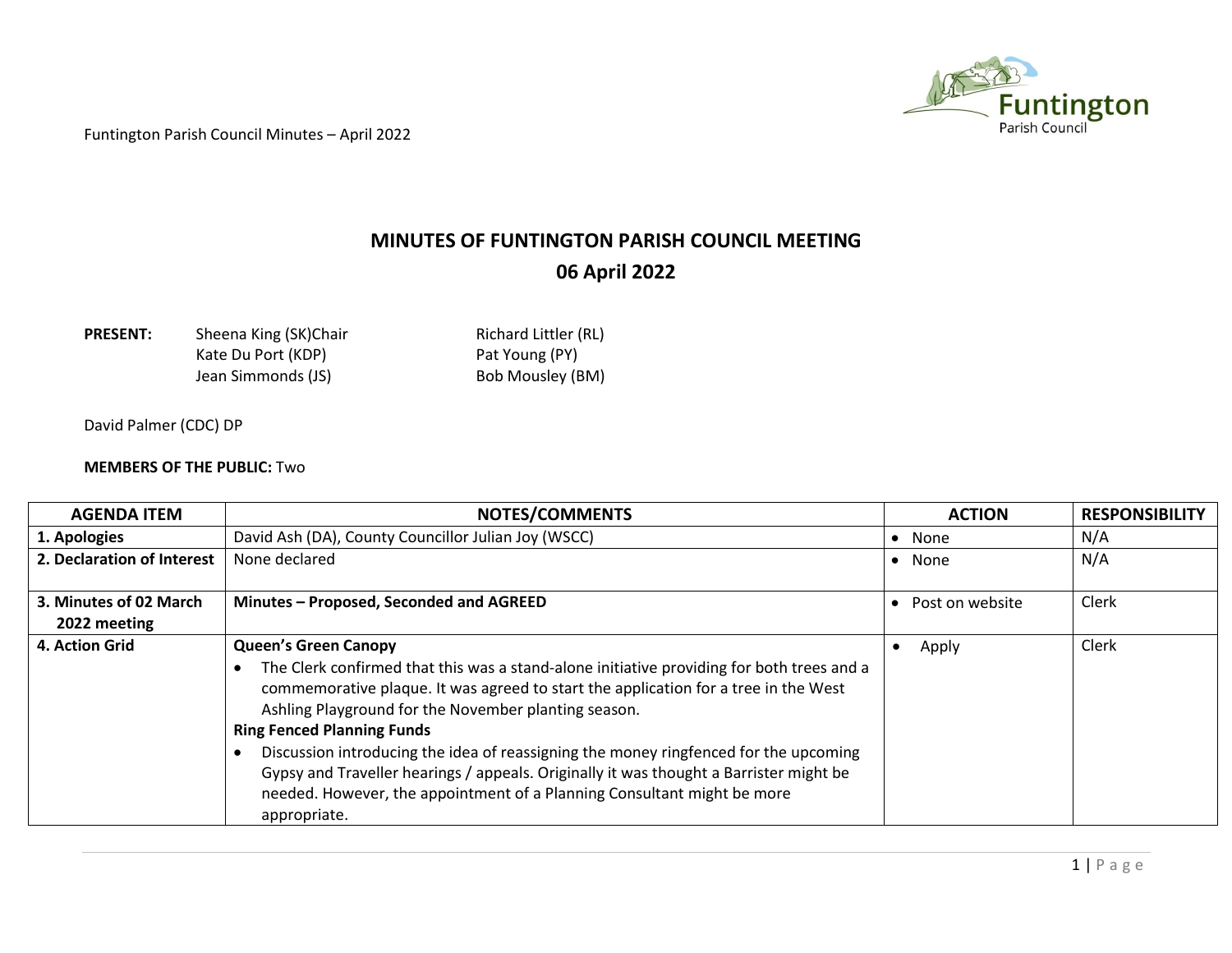

| <b>AGENDA ITEM</b>         | <b>NOTES/COMMENTS</b>                                                                                                                                                                                                                                                                                                                                                                                                                    | <b>ACTION</b>            | <b>RESPONSIBILITY</b> |
|----------------------------|------------------------------------------------------------------------------------------------------------------------------------------------------------------------------------------------------------------------------------------------------------------------------------------------------------------------------------------------------------------------------------------------------------------------------------------|--------------------------|-----------------------|
|                            | The CEO of West Sussex Association of Local Councils (WSALC) has been contacted and<br>$\bullet$<br>is arranging for an experienced impartial Planning Consultant to advise.                                                                                                                                                                                                                                                             | <b>Report Advice</b>     | Clerk/JS              |
| <b>5. Public Questions</b> | Question regarding inviting the police to the Annual Parish Assembly                                                                                                                                                                                                                                                                                                                                                                     | • Contact PCSO           | Clerk                 |
|                            | The issues regarding alleged Gypsy and Traveller related crimes in the Parish were raised at                                                                                                                                                                                                                                                                                                                                             |                          |                       |
|                            | the Annual Parish Assembly with a request as to whether the PCSO could be contacted to                                                                                                                                                                                                                                                                                                                                                   |                          |                       |
|                            | attend an upcoming meeting and also be invited to the APA as a rule.                                                                                                                                                                                                                                                                                                                                                                     |                          |                       |
| <b>6. Receive Reports</b>  |                                                                                                                                                                                                                                                                                                                                                                                                                                          |                          |                       |
| David Palmer (DP)          | DP reported that the Gypsy and Traveller working Group was moving towards a<br>$\bullet$<br>conclusion and it was hoped that the Local Plan would state that new sites would not be                                                                                                                                                                                                                                                      | None                     | N/A                   |
|                            | allowed more than 15 plots. He did reiterate that there would always be issues with<br>Human Rights and the enforcement procedures surrounding these communities.                                                                                                                                                                                                                                                                        |                          |                       |
| 7. WA Playground           |                                                                                                                                                                                                                                                                                                                                                                                                                                          |                          |                       |
| <b>Working Party</b><br>a. | SK stated that the formation of a specific playground working party might be the best<br>$\bullet$<br>way to proceed with the equipment improvements.<br>SK, PY, KDP and the Clerk all volunteered and would report at next meeting.<br>$\bullet$<br>This was agreed.<br>$\bullet$                                                                                                                                                       | Arrange first<br>meeting | Clerk                 |
| Maintenance Update<br>b.   | The Clerk updated that, due to complications caused by Covid, the maintenance visits<br>$\bullet$<br>by the new contractor had been delayed. Following the storms and tree work this had<br>meant the playground had looked unacceptably untidy at the end of February.<br>The first visit took place in early March and as a result the playground looked extremely<br>$\bullet$<br>tidy (photos previously circulated to Councillors). | None<br>$\bullet$        | N/A                   |
|                            | The issue with cleaning the equipment was raised as it was felt cleaning the equipment<br>$\bullet$<br>might need to be added to the maintenance programme moving forward.<br>Post-Meeting note: Cleaning equipment is not within the contractor's remit and, even if<br>it was, the equipment can be cleaned one day and dirtied the next.                                                                                              | Contact CW               | Clerk                 |
| 8. Pony Paddock            | Following a site visit by RL and BM it was reported that the original boundary was still<br>$\bullet$<br>present between a fence and a hedge. Therefore, it was proposed that there was no<br>need to proceed further with the boundary dispute - this was agreed.                                                                                                                                                                       | None<br>$\bullet$        | N/A                   |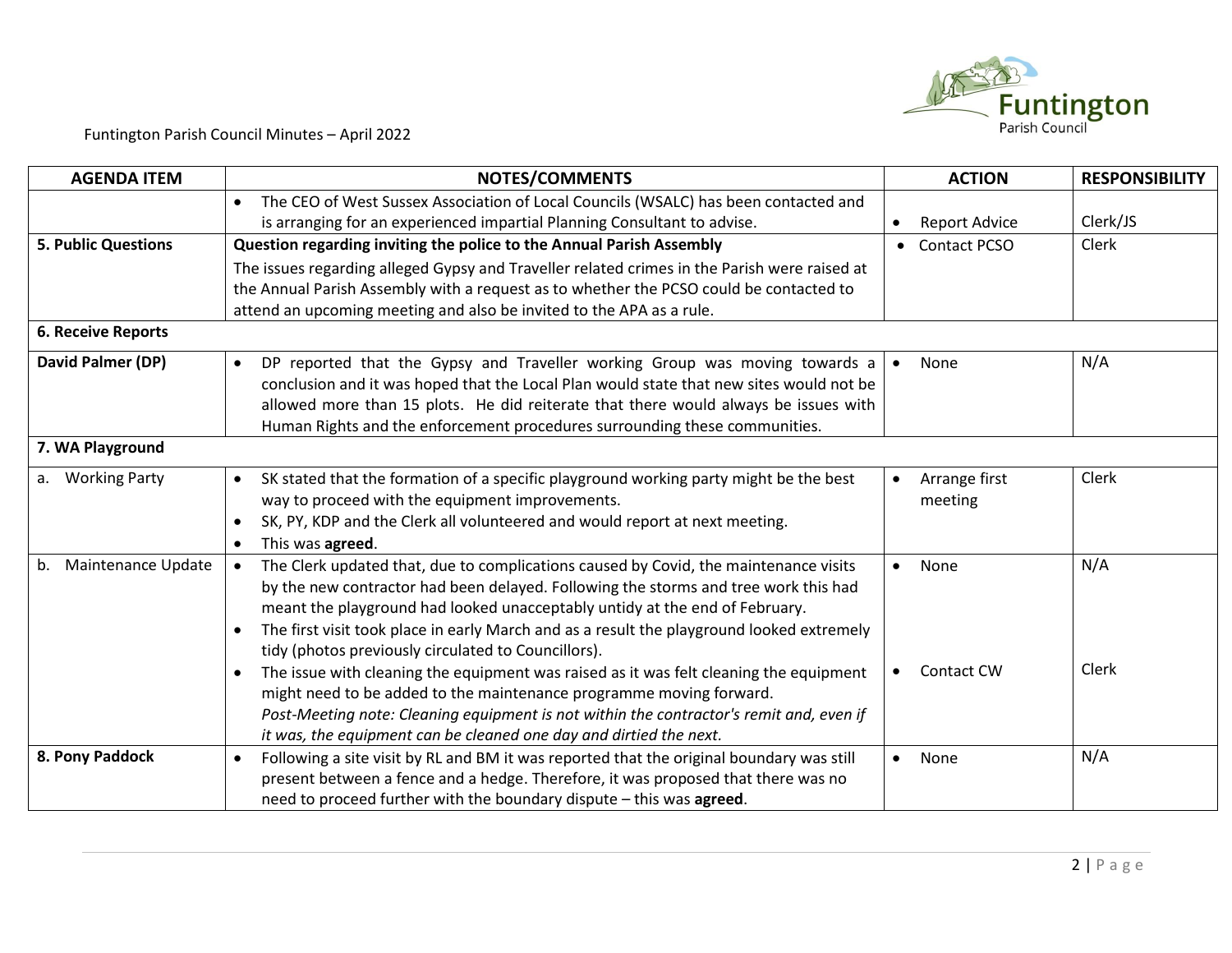

| <b>AGENDA ITEM</b>                                                        | <b>NOTES/COMMENTS</b>                                                                                                                                                                                                                                                                                                                                                                                                                                                                 | <b>ACTION</b>                      | <b>RESPONSIBILITY</b> |
|---------------------------------------------------------------------------|---------------------------------------------------------------------------------------------------------------------------------------------------------------------------------------------------------------------------------------------------------------------------------------------------------------------------------------------------------------------------------------------------------------------------------------------------------------------------------------|------------------------------------|-----------------------|
| 9. Village Welcome<br>Gates                                               | BM and KDP to create a document proposing potential sites for an initial application to<br>$\bullet$<br>Highways.                                                                                                                                                                                                                                                                                                                                                                     | Report at May<br>Meeting           | BM/KDP                |
| <b>10. Beelines SDNPA</b><br><b>Grants</b>                                | The clerk reported that although the PC were unable to apply for the grants for<br>$\bullet$<br>wildflower planting on this occasion, there would be further opportunities for<br>applications in the future.                                                                                                                                                                                                                                                                         | Report further<br>grants           | Clerk                 |
| a. Countryside Working<br>Group                                           | SK proposed a Working Group to focus on countryside matters (wildflowers, verges,<br>$\bullet$<br>welcome gates etc.)<br>KdP, SK, PY, JS and BM all volunteered and would report at next meeting. This was<br>$\bullet$<br>agreed.                                                                                                                                                                                                                                                    | Arrange First<br>Meeting           | Clerk                 |
| 11. Residents Against<br><b>Vehicle Excessive</b><br><b>Noise (RAVEN)</b> | DA had 'attended' one of the two meetings held so far and would continue to be the<br>$\bullet$<br>FPC representative. Note: these meetings are held virtually.<br>In response to a question regarding the wider publication of the information it was<br>$\bullet$<br>agreed that, as the scheme was still in its infancy and not enough was understood, it<br>would be publicised by the PC at a later date to allow for the inclusion of more accurate<br>and helpful information. | Report to FPC<br>$\bullet$         | DA                    |
| <b>12. Communications</b><br><b>Strategy</b>                              | This had been approved by the Communications committee and circulated to all<br>$\bullet$<br>Councillors for approval.<br>It had now been approved and posted on the website.<br>$\bullet$                                                                                                                                                                                                                                                                                            | None<br>$\bullet$                  | N/A                   |
| 13. Fingerposts                                                           | Discussion regarding the exact style of finial and the wording for the West Ashling<br>$\bullet$<br>Fingerpost by the Mill Pond.<br>It was agreed that it would say 'Funtington' in line with all others around the Parish and<br>that the style would remain unchanged.                                                                                                                                                                                                              | Confirm details with<br>contractor | <b>SK</b>             |
| 14. Planning                                                              | <b>Applications/Decisions - CDC and SDNP</b><br>Planning meeting to be held on Monday 11 April 2022 by Zoom.<br>$\bullet$<br>BM reported that the previously approved Planning Application for photovoltaic cells on<br>$\bullet$<br>the Church roof had included changes suggested by the PC - reduction to 5 cells in a<br>position not visible.                                                                                                                                    | Publicise minutes<br>when complete | Clerk                 |
| 15. Neighbourhood Plan<br>(NP)                                            | <b>Steering Group (SG) Update</b>                                                                                                                                                                                                                                                                                                                                                                                                                                                     | Post minutes on<br>website         | BM / Clerk            |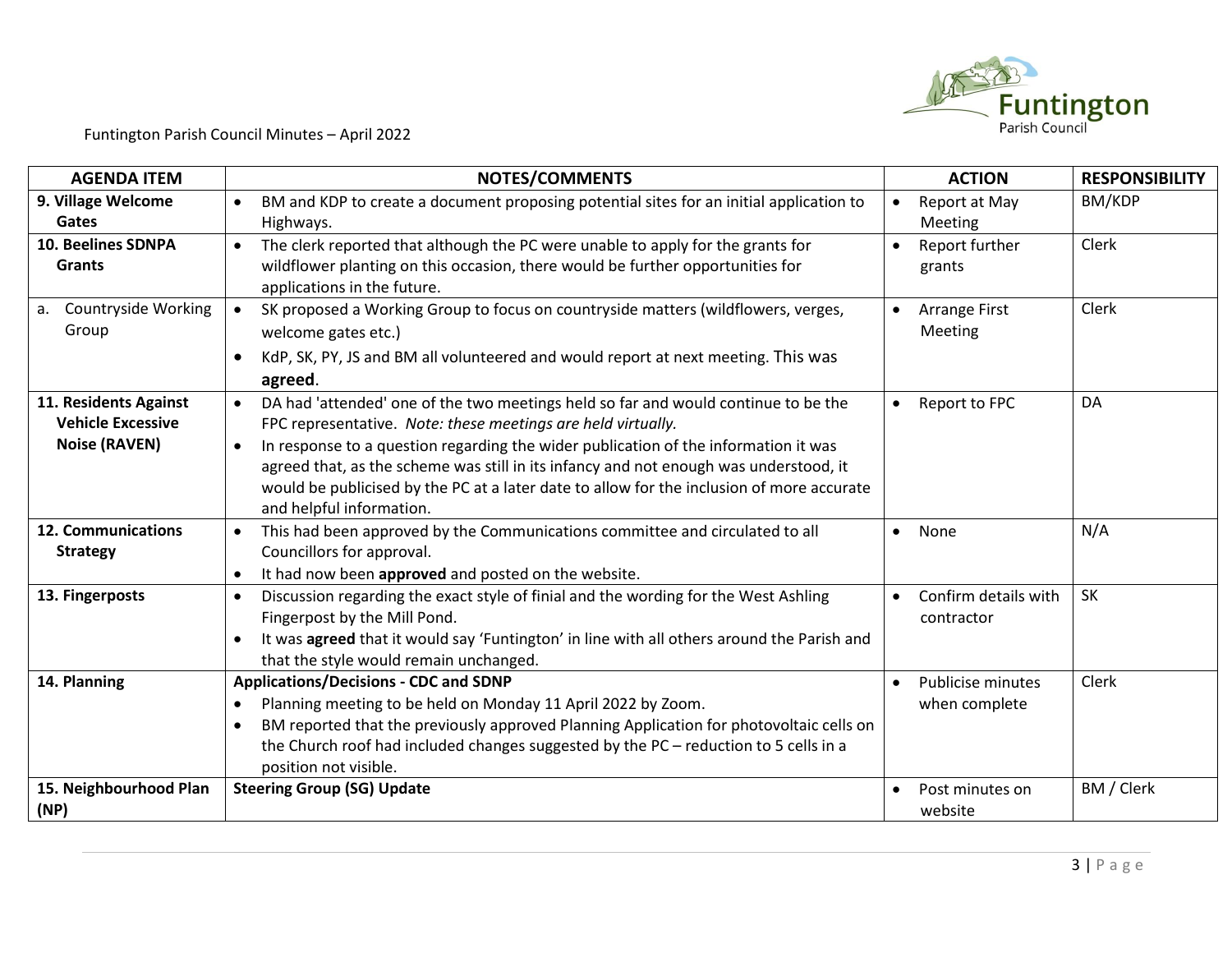

| <b>AGENDA ITEM</b>                                       | <b>NOTES/COMMENTS</b>                                                                                                                                               | <b>ACTION</b> | <b>RESPONSIBILITY</b> |
|----------------------------------------------------------|---------------------------------------------------------------------------------------------------------------------------------------------------------------------|---------------|-----------------------|
|                                                          | A very successful SG meeting with Jon Dowty (Oneill Homer) was held Tuesday 15<br>March 2022.<br>Grant Application form for 2022/2023 financial year now available. | Complete      | SK / BM               |
| 16. Finance                                              |                                                                                                                                                                     |               |                       |
| Consider and<br>а.<br><b>Approve Monthly</b><br>Cashbook | Cash book presented - already circulated to FPC members.                                                                                                            | Make Payments | Clerk                 |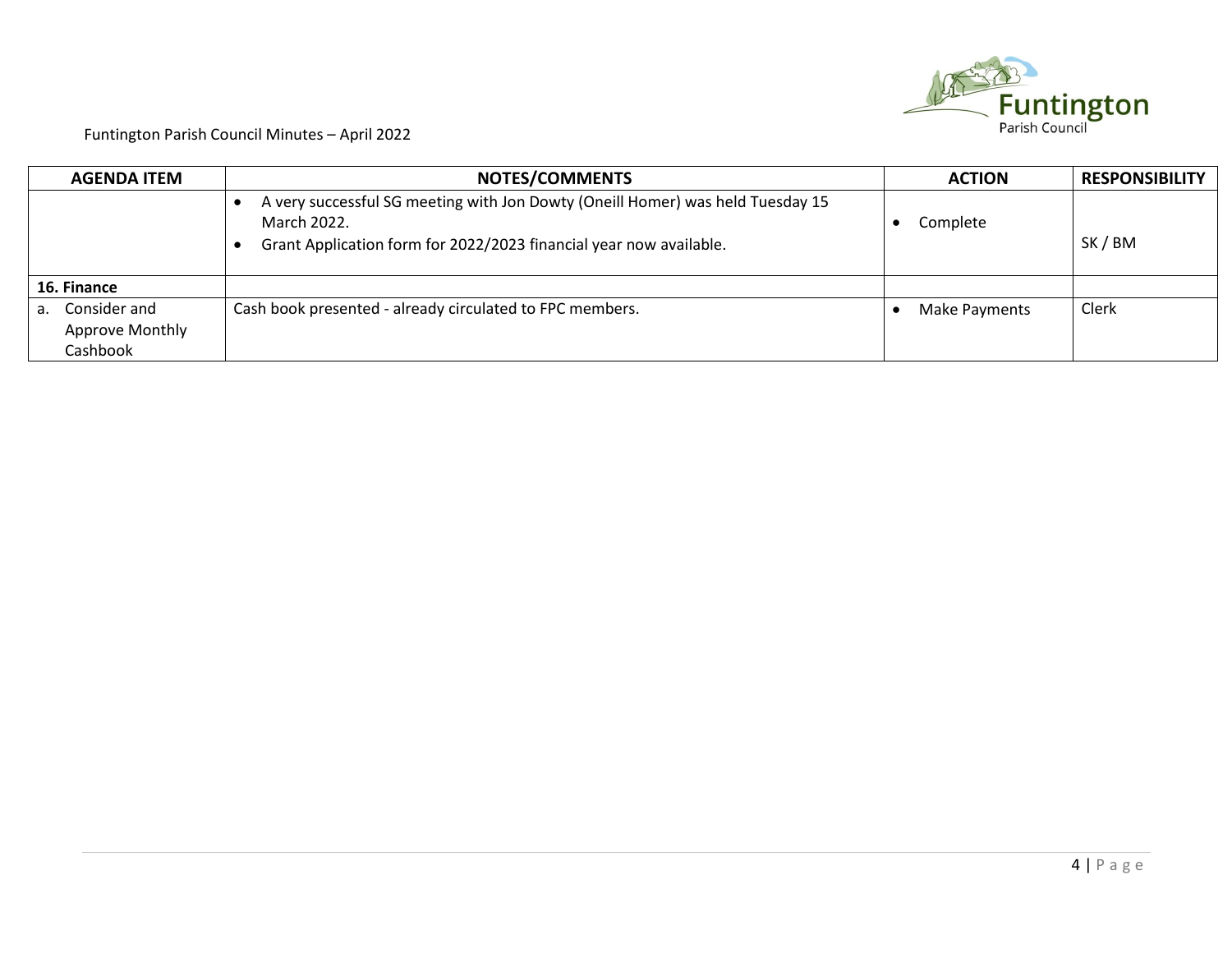

| <b>AGENDA ITEM</b> | <b>NOTES/COMMENTS</b>                                                                                                                                                                                                                                                                                                                                                                                                                                                                                                                                                                                                                                                                                                                                                                                                                                                                                                                                                                                                                                                                                                                                                                                                                                                                                                                                                                                              | <b>ACTION</b>     | <b>RESPONSIBILITY</b> |
|--------------------|--------------------------------------------------------------------------------------------------------------------------------------------------------------------------------------------------------------------------------------------------------------------------------------------------------------------------------------------------------------------------------------------------------------------------------------------------------------------------------------------------------------------------------------------------------------------------------------------------------------------------------------------------------------------------------------------------------------------------------------------------------------------------------------------------------------------------------------------------------------------------------------------------------------------------------------------------------------------------------------------------------------------------------------------------------------------------------------------------------------------------------------------------------------------------------------------------------------------------------------------------------------------------------------------------------------------------------------------------------------------------------------------------------------------|-------------------|-----------------------|
|                    | <b>FUNTINGTON PARISH COUNCIL</b><br>Financial Statement as at 31 March 2022<br>Statement Balances as a 31 March 2022<br><b>Current Account</b><br>€20,887.54<br>£56,698.74<br><b>Saver Account</b><br>€77,586.28<br><b>Total</b><br><b>Income Already Received</b><br>Date<br><b>Details</b><br>Account<br>Amount<br>04-Mar-22<br>Current<br>£60.00<br>Carter<br>29-Mar-22<br>£10.00<br>Pavilion Hire April<br>Current<br>£70.00<br><b>Total Income</b>                                                                                                                                                                                                                                                                                                                                                                                                                                                                                                                                                                                                                                                                                                                                                                                                                                                                                                                                                            |                   |                       |
|                    | <b>Payments Already Made</b><br>Date<br><b>Details</b><br><b>VAT</b><br>Payee<br>Method<br><b>Net</b><br><b>Gross</b><br>Repayment of<br>28-Mar-22<br>unspent NP Grant<br>€570.00<br>£0.00<br>£570.00<br><b>Groundwork UK</b><br>Online<br>€570.00<br><b>Totals</b>                                                                                                                                                                                                                                                                                                                                                                                                                                                                                                                                                                                                                                                                                                                                                                                                                                                                                                                                                                                                                                                                                                                                                |                   |                       |
|                    | Payments Due 1 April 2022<br><b>Date</b><br>Payee<br><b>VAT</b><br>Method<br><b>Details</b><br><b>Net</b><br>Gross<br><b>Clerk Salary</b><br>£644.70<br>£0.00<br>£644.70<br>01-Apr-22<br>Clerk V Williams<br>Online<br>01-Apr-22<br>£43,40<br>£0.00<br>£43.40<br><b>HMRC V Williams</b><br>Online<br><b>Clerk Tax</b><br>€2,200.00<br>€2,640.00<br>01-Apr-22<br>£440.00<br><b>Oneill Homer</b><br>Online<br>NP Invoice<br>£21.67<br>01-Apr-22<br>£108.33<br>£130.00<br>Countrywide<br>Online<br><b>WA Maintenance</b><br>£537.80<br><b>WSALC</b><br>£537.80<br>01-Apr-22<br><b>WSALC Sub</b><br>£0.00<br>Online<br>£60.41<br>£0.83<br>01-Apr-22<br>£61.24<br>V Williams REIM<br>Online<br>Instaprint Newsletter<br>£160.00<br>£0.00<br>£160.00<br>01-Apr-22<br><b>Surefire Training</b><br>Online<br><b>Defib Training</b><br>£275.00<br>£55.00<br>£330.00<br>01-Apr-22<br>Dor-2-Dor<br><b>Newsletter Delivery</b><br>Online<br>£987.00<br>£197.40<br>€1,184.40<br>01-Apr-22<br><b>KBS Depot Ltd</b><br>Online<br>Noticeboard<br>€5,731.54<br><b>Total Payments to be made</b><br><b>Balances After Payments</b><br><b>Current Account</b><br>14,656.00<br>£<br>56,698.74<br>E<br><b>Saver Account</b><br>SDNPA CIL Grant allocated to Funtington & District Village Hall<br>-£<br>23,794.08<br><b>Travellers Planning Applications provision</b><br>15,000.00<br>-£<br>32,560.66<br>£<br><b>Total</b><br>Approved |                   |                       |
| b. NALC Pay Scale  | The Clerk reported on the % increase to the National Association of Local Councils<br>$\bullet$<br>(NALC) Pay scales which determine Clerk's Salaries.                                                                                                                                                                                                                                                                                                                                                                                                                                                                                                                                                                                                                                                                                                                                                                                                                                                                                                                                                                                                                                                                                                                                                                                                                                                             | None<br>$\bullet$ | N/A                   |